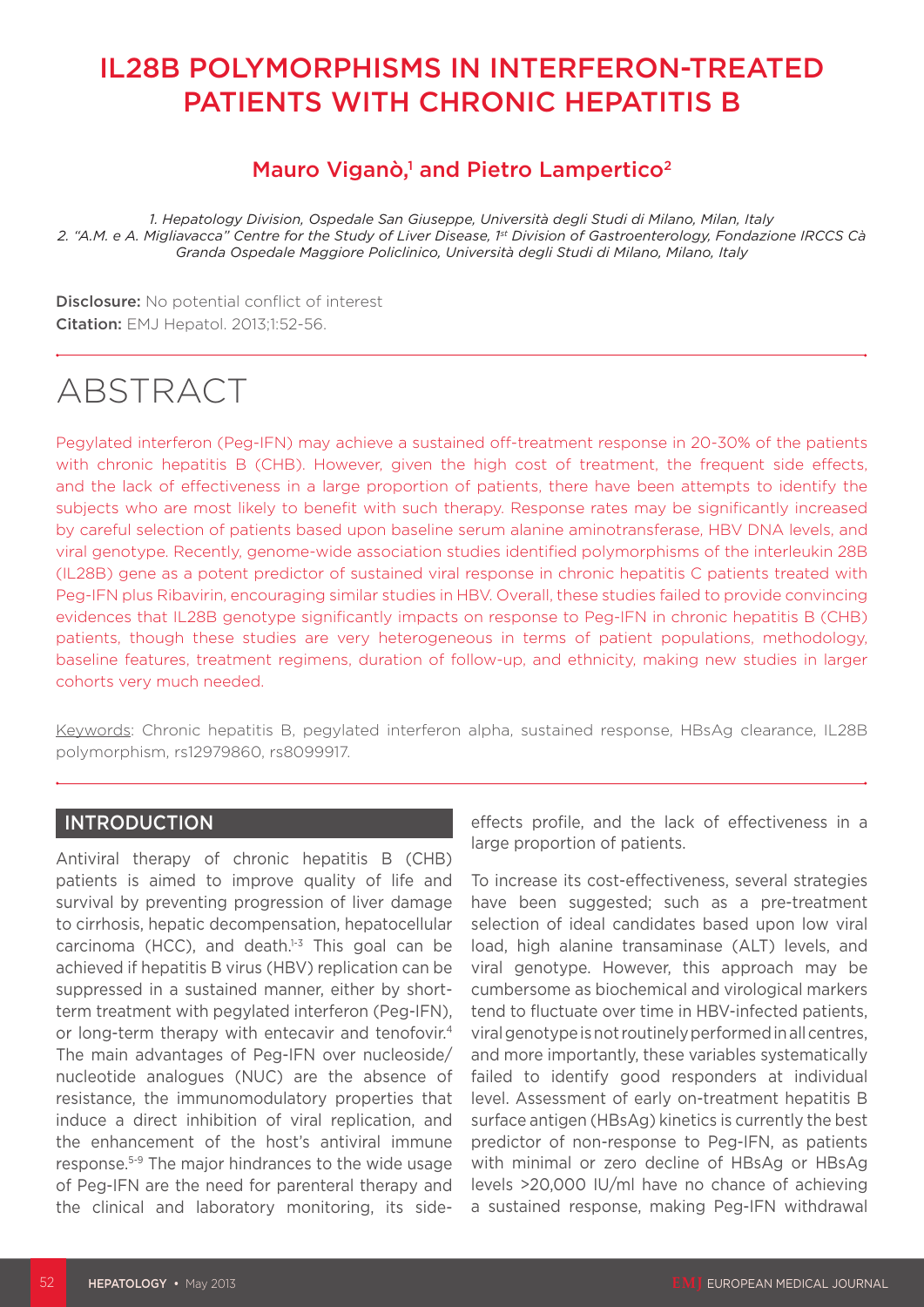

Figure 1. IL28B polymorphisms and interferon (IFN) response in HBeAg-positive chronic hepatitis B (CHB) patients

the best option in these patients. However, even this strategy has some disadvantages as 20% of patients receive Peg-IFN for three months without any chance of response, HBsAg quantification is not yet routinely performed in many centres, and good responders cannot be accurately identified.

As far as baseline predictors of response are concerned, a recent major breakthrough was the finding that variation in the region of the interleukin-28B (IL28B) gene is highly predictive of both sustained virological response (SVR) to Peg-INF and ribavirin in chronic hepatitis C (CHC) patients, and spontaneous HCV clearance in the acute hepatitis C setting.10-14 These findings have also generated a lot of interest in CHB with the aim to select for only those patients with a high probability of success with interferon treatment.

#### IL28B AND INTERFERON RESPONSE IN HBEAG POSITIVE PATIENTS

In a Taiwanese study of 115 HBeAg-positive patients treated with Peg-IFN $\alpha$ -2a for six or twelve months; HBV genotype, major sequences of pre-core (PC) stop codon, basal core promoter (BCP), IL28B (rs8099917) in addition to two genetic variations of HLA-DPA1 (rs3077) and HLA-DPB1 (rs9277535), were genotyped.<sup>15</sup> At the sixth month, post-therapy, patients with the HLA-DPA1 rs3077 GG genotype had a higher HBeAg seroconversion rate than those with

non-GG genotype (35% vs. 13%, p=0.007), whereas there were no differences between TT and non-TT IL28B rs8099917 and between GG and non-GG HLA-DPB1 rs9277535 genotypes (26% vs. 25%, p=0.92 and 33% vs. 19%, p=0.09, respectively) (Figure 1). By multivariate analysis, excluding rs9277535 because it is in high linkage disequilibrium with rs3077, BCP mutation (OR 8.04, 95%CI 2.00-32.28) and the rs3077 GG genotype (OR 3.49, 95%CI 1.12- 10.84) were independently associated with a higher HBeAg seroconversion rate. BCP mutation (OR 9.28, 95%CI 1.92-44.99), low baseline viral load (OR 4.78, 95%CI 1.37-16.69), genotype B (OR 5.74, 95%CI 1.06- 31.00) and ALT levels >5 upper limit of normal (ULN) (OR 3.72, 95%CI 1.08-12.78) were independently associated with higher combined off-treatment response rates, defined as HBeAg seroconversion, HBV DNA <20,000 IU/mL and ALT normalisation.

In a multicentre study involving 11 Asian and European sites, 205 HBeAg-positive CHB patients treated with either Peg-IFN monotherapy (41%), Peg-IFN+lamivudine (LMV) (52%) or with standard interferon (7%) were retrospectively analysed for IL28B rs12980275 and rs12979860 genotypes.16 At the end of treatment (EOT), 90 patients (44%) achieved HBeAg seroconversion, with significantly higher rates among rs12980275 AA genotype compared to AG and GG (51% vs. 26% vs. 10%, p<0.001), with similar rates observed for rs12979860 CC/CT/TT genotypes (50% vs. 29% vs. 10%,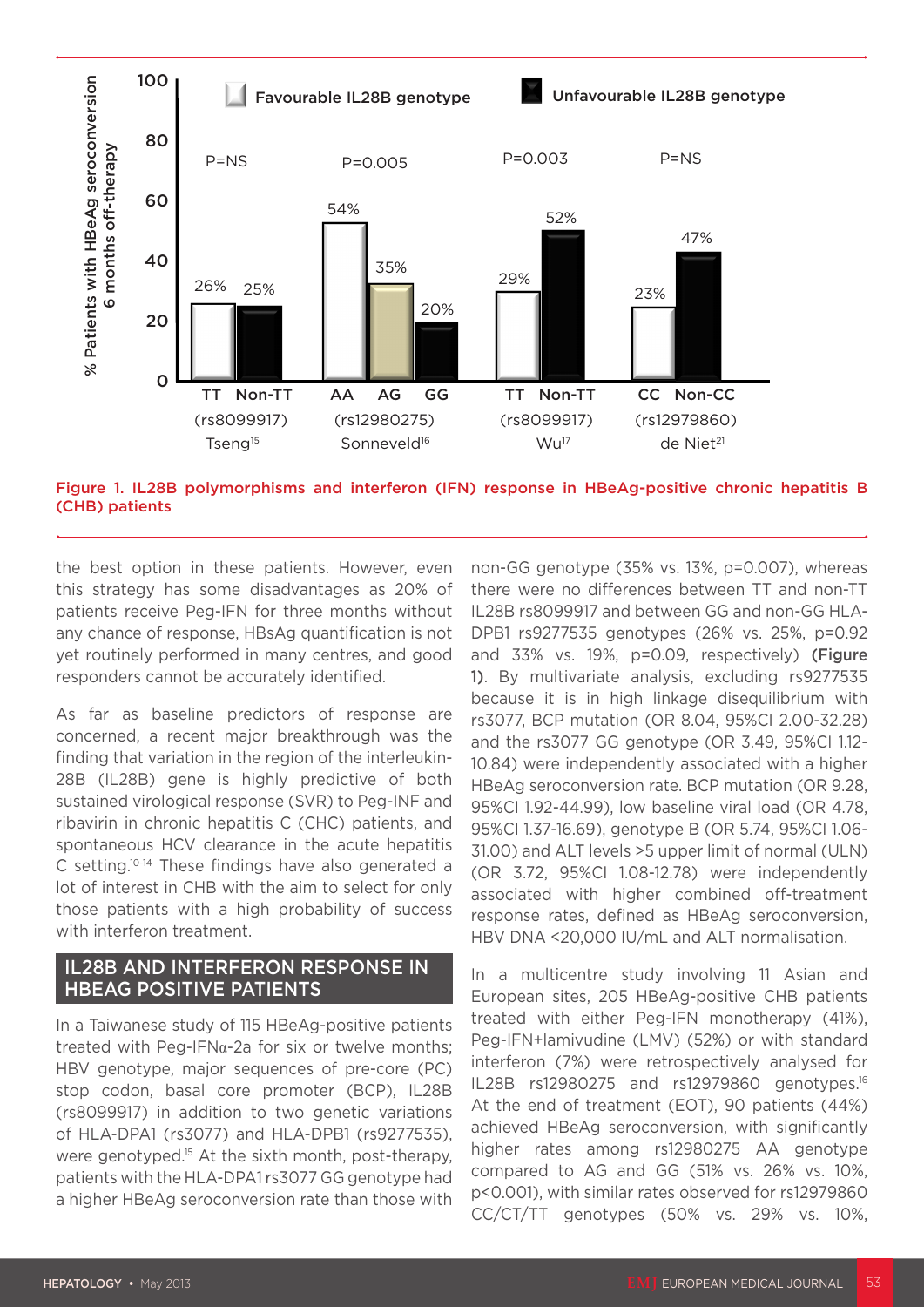p<0.001). IL28B genotypes were also independently associated with an increased probability of HBeAg clearance at six months post-treatment among the 182 patients who received no LMV or LMV for ≤52 weeks, with an adjusted OR of 3.54 (95%CI 1.33– 9.41, p=0.008) for rs12980275 genotype AA versus AG/GG and OR of 3.24 (95%CI 1.21–8.69, p=0.016) for rs12979860 CC versus CT/TT, after adjustment for age, HBV genotype, HBV DNA, ALT levels and previous interferon exposure.

IL28B rs12980275 genotype AA and rs12979860 genotype CC appeared to be associated with a higher probability of HBeAg clearance with HBV DNA level <2,000 IU/mL, although associations were not significant (OR 2.09 95%CI 0.76–5.75, p <0.139 for AA vs. AG/GG; OR 1.92 95%CI 0.70–5.26, p<0.188 for CC vs. CT/TT). IL28B genotype was also independently associated with an increased probability of HBeAg seroconversion through long-term follow-up. HBeAg seroconversion rates were 54%, 35% and 20% in patients with rs12980275 genotype AA, AG and GG, respectively (p=0.005) (Figure 1). In a Cox proportional hazards model, genotype AA was associated with a higher probability of HBeAg seroconversion (HR 2.14; 95%CI 1.14-4.31, p=0.018) when adjusting for HBV genotype and baseline HBV DNA and ALT levels. Moreover, after adjustment for HBV genotype A, rs12980275 AA genotype was associated with a higher probability of HBsAg clearance (HR 3.47 for AA vs. AG/GG; 95%CI 1.04- 13.48, p=0.042). \$4.4 produces of the state of the state of the state of the state of the state of the state of the state of the state of the state of the state of the state of the state of the state of the state of the state of the stat

A study in 512 Chinese HBeAg-positive patients with CHB, treated with Peg-IFNα-2a monotherapy (55%) or with NUC (45%) for twelve months, retrospectively demonstrated that six months after the EOT, the sustained response defined as normal ALT levels, serum HBV DNA <500 copies/ mL and HBeAg seroconversion was lower among TT compared to non-TT IL28B rs8099917 SNPs (29% vs. 52%, p=0.003).<sup>17</sup> Interestingly, the frequency of the G allele of rs8099917 was significantly higher among patients with a sustained response than in the non-responders' group (8.3% vs. 3.9%, p=0.003, OR=0.44, 95%CI 0.25–0.79).

#### IL28B AND INTERFERON RESPONSE IN HBEAG NEGATIVE PATIENTS

One Italian study evaluated the role of IL28B in 101 HBeAg-negative patients treated with either standard interferon (68%) or Peg-IFN alfa-2a, for a median of twenty-three months and followed-up for eleven years after treatment.<sup>18</sup> Patients with IL28B



Figure 2. IL28B polymorphisms and interferon IFN response in HBeAg-negative chronic hepatitis B (CHB) patients

rs12979860 genotype CC were shown to have higher EOT (69% vs. 45%, p=0.01) and higher sustained virological response, defined as HBV DNA <2,000 IU/mL (31% vs. 13%, p=0.02), than non-CC patients (Figure 2). Interestingly, CC patients had a higher cumulative probability of clearing HBsAg during long-term follow-up (29% vs. 13%, p=0.04). The IL28B CC genotype was shown to be an independent predictor of sustained virological response together with age and baseline HBV DNA levels, and of serological responses together with baseline HBV DNA and ALT levels, and with the duration of therapy.

To further identify any possible association between IL28B polymorphisms and HBV genotype, the IL28B re-analysis in 93 genotype D patients of the latter study, confirmed that the rates of EOT response, the sustained virological response and the HBsAg clearance were still significantly higher in CC than in non-CC carriers, i.e. 69% vs. 44% (p=0.014), 31% vs. 12% (p=0.028) and 29% vs. 12% (p=0.048). When the assessment of the IL28B polymorphism was extended to include rs8099917, which was shown to improve the prediction of a response to Peg-IFN and RBV therapy in CHC patients with the CT rs12979860 genotype, the favourable rs8099917 TT genotype was found in 100% of the rs12979860 CC patients, compared with only 31% of CT and 10% of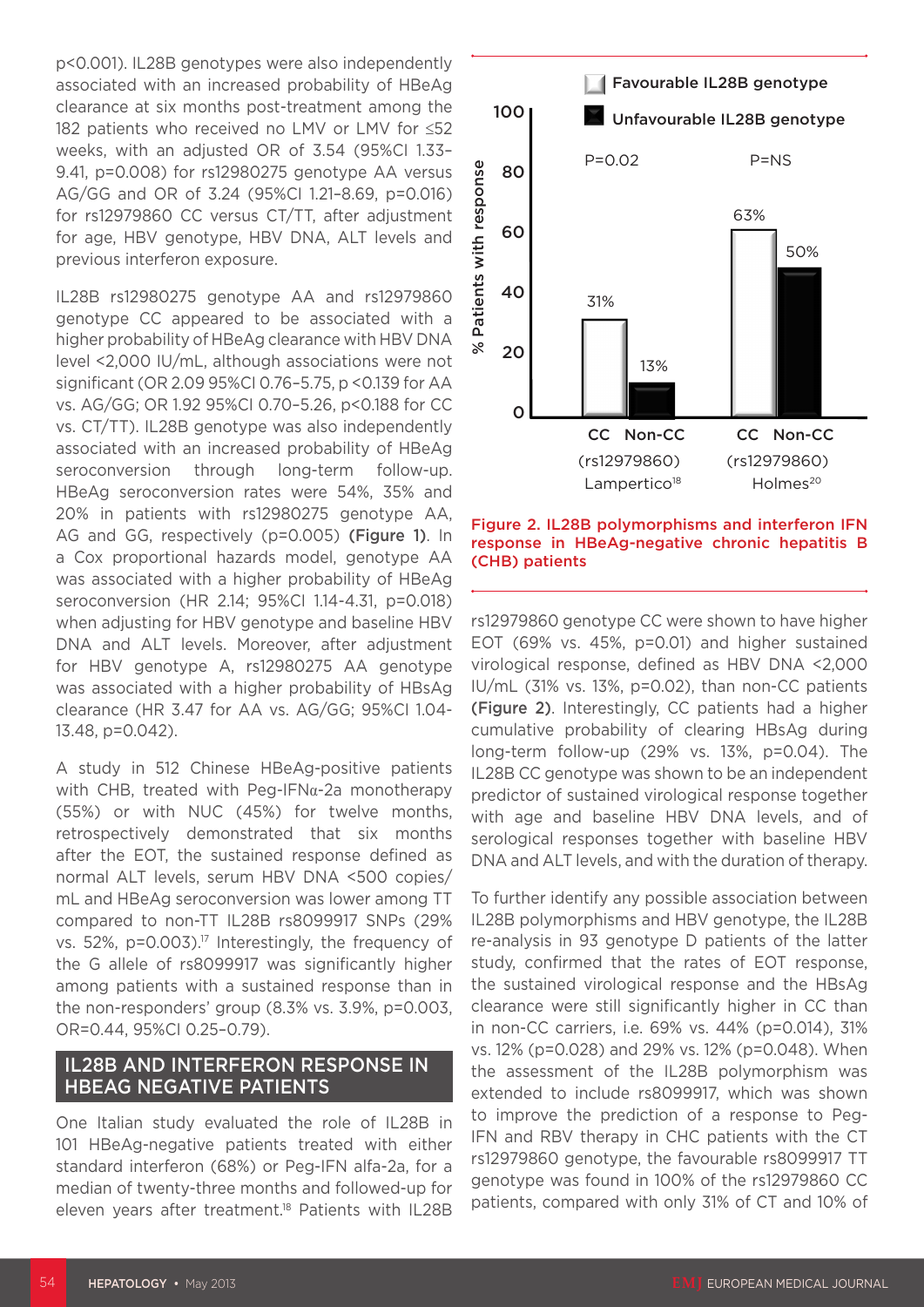TT patients. The 42 rs12979860 CT patients with the rs8099917 TT genotype had a significantly higher rate of sustained virological response and HBsAg seroclearance (23% vs. 3%, p=0.045 and 23% vs. 0%, respectively  $p=0.007$ ,<sup>19</sup> suggesting that multiple IL28B polymorphisms may be required to accurately define the pretreatment probability of a response at an individual level.

#### IL28B AND INTERFERON RESPONSE IN MIXED POPULATION STUDIES

Holmes et al. retrospectively analysed the role of IL28B rs12979860 in 96 Australian CHB patients (62% HBeAg-positive) treated with forty-eight weeks of Peg-IFN and followed up for thirty-nine months.<sup>20</sup> Among 60 HBeAg-positive patients, 27% achieved HBeAg seroconversion with HBV DNA <2,000 IU/mL, six months after EOT without significant difference in response according to IL28B genotype (25% in CC patients vs. 33% in non-CC patients, p=0.45) (Figure 1). Also, the rate of patients having a serum HBV DNA level <2,000 IU/mL at twenty-four weeks after the EOT, among 36 HBeAg-negative patients, was not affected by IL28B genotype (63% in CC patients vs. 50% in non-CC patients, p=0.43). The overall longterm virological response of 39%, after thirty-three months of median follow-up, was not influenced by the IL28 genotype as the rate of HBsAg loss.

No association between IL28B rs12979860 genotypes and HBeAg seroconversion or HBsAg clearance was seen in a European cohort of 95 CHB patients (48% HBeAg-positive), who were treated with Peg-IFN and adefovir for one year and followed-up for twentyfour months.21 14 out of 46 (30%) HBeAg-positive patients achieved HBeAg seroconversion, without differences according to IL28B genotype (23% for CC compared to 47% of non-CC). 23 out of 49 (47%) HBeAg-negative patients attained HBV DNA levels ≤2,000 IU/mL in combination with normal ALT, twenty-four months after stopping therapy, without differences according to IL28B genotype (52% for CC compared to 42% of non-CC). Neither HBeAgpositive nor HBeAg-negative patients showed an association between the rs12979860 polymorphism and HBsAg seroconversion (14% for CC compared to 15% of non-CC).

#### **CONCLUSION**

Overall, the aforementioned studies which investigated the relationship between IL28B polymorphisms and the response to interferon in CHB patients have yielded conflicting results. Some identified that favourable genotype predicts therapeutic response both in HBeAg-negative and HBeAg-positive patients,<sup>16-18,21</sup> as well as the HBsAg clearance.16,18 One study identified that the unfavourable IL2B-variant was more frequent in the subgroup of responders,<sup>17</sup> while other studies did not find significant differences in outcome between host genotypes.15,20

To justify these conflicting results in CHB and in comparison to CHC patients, consideration should be given to the heterogeneity between studies with respect to study populations, diversity of genetic backgrounds, sample size, treatment regimens, and duration of therapy, as well as length of follow-up. Therefore, to conclusively determine that IL28B effects are limited to certain subgroups or may be incidental in small sample-size studies, it is necessary to perform further studies in a large cohort of different ethnic groups to better understand the mechanisms underlying the beneficial effect of this single-nucleotide polymorphism (SNP) in response to interferon treatment. To date, the limited clinical utility for predicting interferon-treatment outcome for CHB patients, does not recommend its application for the selection of patients to start interferon treatment. For now, the success of interferon therapy in CHB patients depends on appropriate patient selection according to HBV DNA and ALT levels and also HBV genotype, but most importantly, on the monitoring of treatment-response based on early on-treatment HBsAg kinetics. Before the genetic test can be implemented into clinical practice, more studies will be needed; such as genome-wide association studies (GWAS), which allow the evaluation of a very large number of patients in informative cohorts, to overcome the previously reported limitations, or by the combination of multiple SNPs to define the pretreatment probability of a response at an individual level. Presently, the use of a genetic marker as a surrogate for the host's ability to clear the virus plays a major role in host immune response to HCV infection but not in HBV.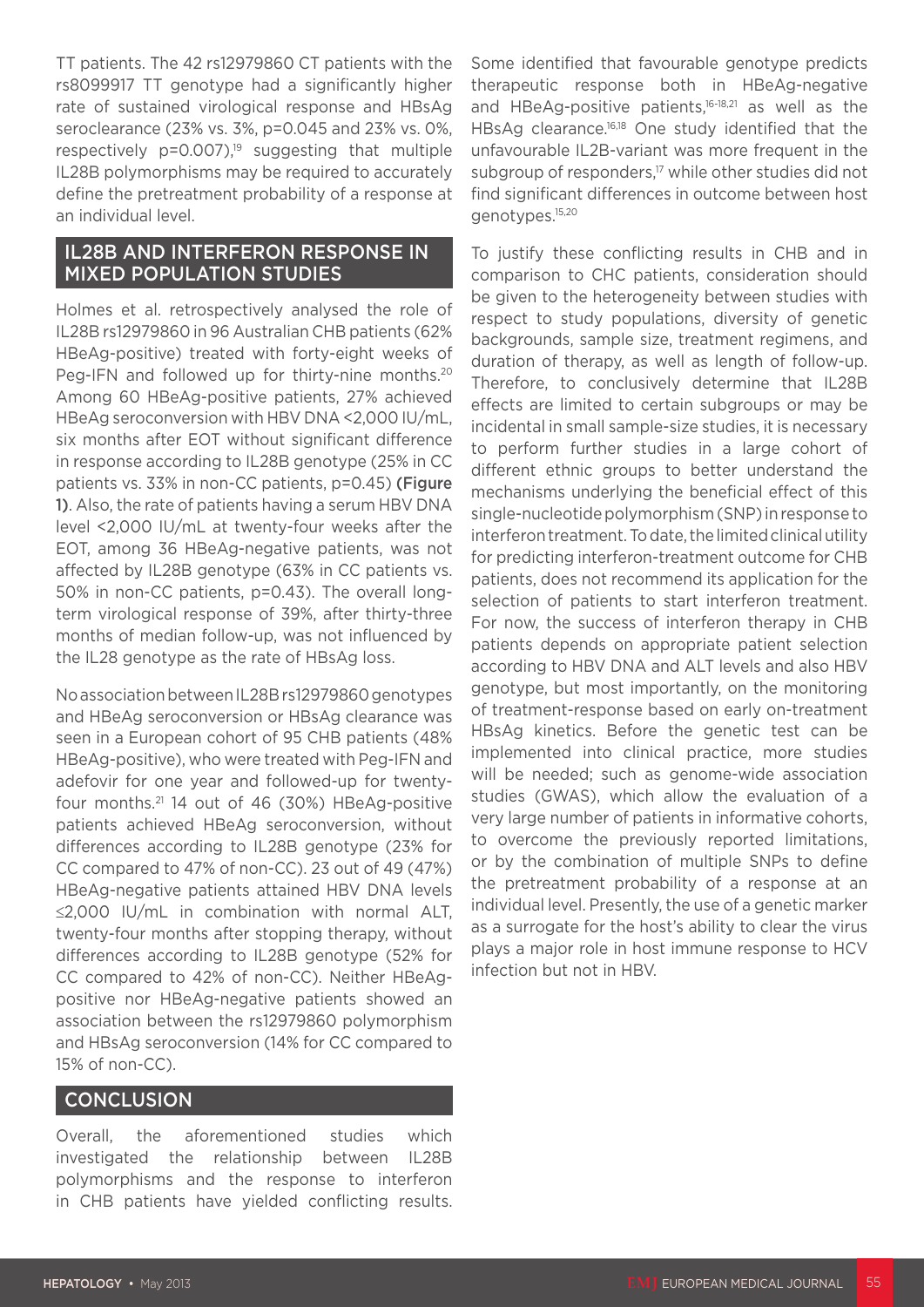#### **REFERENCES**

1. EASL Clinical Practice Guidelines: Management of chronic hepatitis B virus infection. J Hepatol. 2012;57:167–85.

2. Lok AS, McMahon BJ. Chronic hepatitis B. Hepatology. 2007;45:507-39.

3. Liaw YF, Kao JH, Piratvisuth T et al. Asian-Pacific consensus statement on the management of chronic hepatitis B: a 2008 update. Hepatol Int. 2012;6:531–61.

4. Viganò M, Lampertico P. Antiviral drugs for HBV liver disease. Expert Opin Biol Ther. 2011;11:285-300.

5. Lau GK, Piratvisuth T, Luo KX, et al. Peginterferon Alfa-2a, lamivudine, and the combination for HBeAg-positive chronic hepatitis B. N Engl J Med. 2005;352:2682- 95.

6. Janssen HL, van Zonneveld M, Senturk H, et al. Pegylated interferon alfa-2b alone or in combination with lamivudine for HBeAg-positive chronic hepatitis B: a randomised trial. Lancet. 2005;365:123-9.

7. Marcellin P, Lau GK, Bonino F, et al. Peginterferon alfa-2a alone, lamivudine alone, and the two in combination in patients with HBeAg-negative chronic hepatitis B. N Engl J Med. 2004;351:1206- 17.

8. Lampertico P, Viganò M, Di Costanzo GG, et al. Randomised study comparing 48 and 96 weeks peginterferon α-2a therapy in genotype D HBeAg-negative chronic hepatitis B. Gut. 2013;62:290-8.

9. Liaw YF, Jia JD, Chan HL, et al. Shorter durations and lower doses of pegbinterferon alfa-2a are associated with inferior hepatitis B e antigen seroconversion rates in hepatitis B virus genotypes B or C. Hepatology. 2011;54:1591-9.

10. Ge D, Fellay J, Thompson AJ, et al. Genetic variation in IL28B predicts hepatitis C treatment-induced viral clearance. Nature. 2009;461:399–401.

11. Suppiah V, Maldovam M, Ahlenstiel G, et al. IL28B is associated with response to chronic hepatitis C interferon-alpha and ribavirin therapy. Nat Gen. 2009;41:1100– 4.

12. Tanaka Y, Nishida N, Sugiyama M, et al. Genome-wide association of IL28B with response to pegylated interferon-alpha and ribavirin therapy for chronic hepatitis C. Nat Genet. 2009;41:1105–9.

13. Rauch A, Kutalik Z, Descombes P, et al. Genetic variation in IL28B is associated with chronic hepatitis C and treatment failure: a genome-wide association study. Gastroenterology. 2010;138:1338-45.

14. Thomas DL, Thio CL, Martin MP, et al. Genetic variation in IL28B and spontaneous clearance of hepatitis C virus. Nature. 2009;461:798-801.

15. Tseng TC, Yu ML, Liu CJ, et al. Effect of host and viral factors on hepatitis B e antigen-positive chronic hepatitis B patients receiving pegylated interferon alpha-2a therapy. Antivir Ther. 2011;16:629–37.

16. Sonneveld MJ, Wong VW, Woltman

AM, et al. Polymorphisms near IL28B and serologic response to peginterferon in HBeAg-positive patients with chronic hepatitis B. Gastroenterology. 2012;142:513-20.

17. Wu X, Xin Z, Zhu X, et al. Evaluation of susceptibility locus for response to interferon-alpha based therapy in chronic hepatitis B patients in Chinese. Antiviral Res. 2012; 93:297–300.

18. Lampertico P, Viganò M, Cheroni C, et al. IL28B polymorphisms predict interferon-related hepatitis B surface antigen seroclearance in genotype D hepatitis B e antigen-negative patients with chronic hepatitis B. Hepatology. 2013;57(3):890-6.

19. Lampertico P, Galmozzi E, Colombo M. Studies of IL28B genotype and response to peginterferon in chronic hepatitis B should be stratified by HBV genotype. Hepatology. 2013;57:1283-4.

20. Holmes JA, Nguyen T, Ratnam D, et al. IL28B genotype is not useful for predicting treatment outcomes in Asian chronic hepatitis B patients treated with pegylated-interferon–α. J Gastroenterol Hepato. 2013 May;28(5):861-6. [Epub ahead of print].

21. de Niet A, Takkenberg RB, Benayed R, et al. Genetic variation in IL28B and treatment outcome in HBeAg-positive and -negative chronic hepatitis B patients treated with Peg interferon alfa-2a and adefovir. Scand J Gastroenterol. 2012;47:475-81.